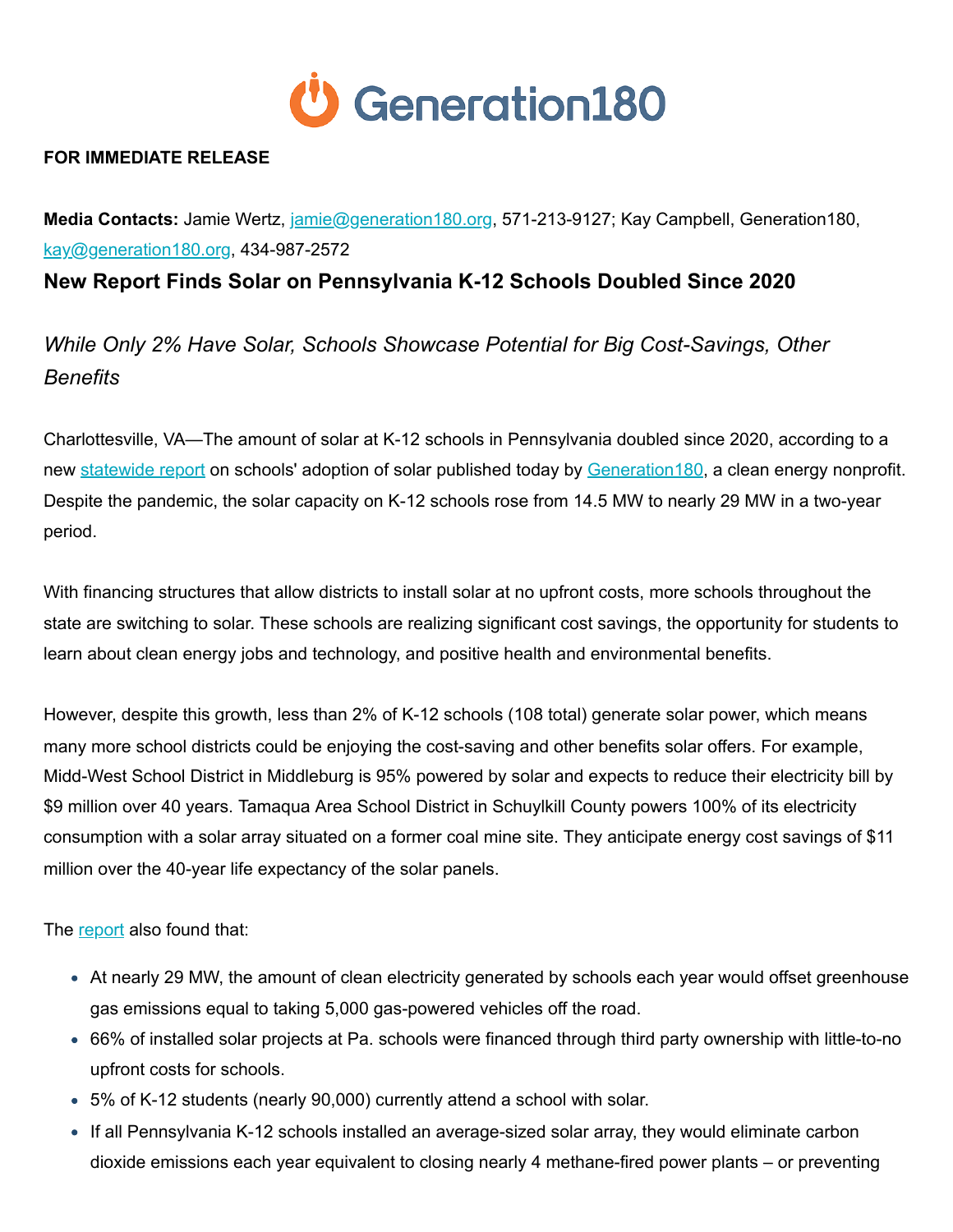almost 1,500,000 metric tons of carbon dioxide from being released.

## **Solar is accessible for schools of all budgets**

"Solar is a huge win for Pennsylvania schools. Since schools can go solar without having to find the funds in their tight budgets, there is a tremendous opportunity for all schools across the Commonwealth to access the cost-saving, educational, and health benefits," said Shannon Crooker, Pennsylvania Director, Generation180. "Every school district can do this, regardless of its size or wealth," she added.

The report finds that the vast majority of schools go solar with minimal to no upfront capital costs. Nearly 75% of the growth in solar capacity installed on Pennsylvania schools over the past two years resulted from third-party ownership through a power purchase agreement (PPA) or similar arrangement. In a PPA, a third-party funds, owns and maintains the solar panels while the school district only pays for the electricity generated by the system, typically at a lower electricity rate than the utility would charge.

The report also found that third-party ownership enabled schools in under-resourced communities to overcome financial barriers and access the benefits of solar technology. Nearly two-thirds (61%) of Pennsylvania schools with solar are eligible for the Title I program, which provides federal financial assistance for schools with students from low-income families. For instance, Tamaqua Area School District and Steelton-Highspire School District are meeting all of their building electricity needs and saving millions in long-term energy costs with solar arrays installed at Title I schools.

## **Solar brings financial stability, educational benefits**

Expanding clean energy means schools can benefit from the stable, low-cost electricity prices that energy independence provides. The report's findings come as **Pennsylvania utilities** plan to raise electricity prices starting on June 1st.

"Going solar was a huge advantage for our district in that it made 95% of our energy costs a known fixed cost that won't fluctuate based upon the market," said Joe Stroup, Midd-West School District Superintendent. "The savings, previously budgeted for energy expenses, can be diverted to things directly related to meeting student needs," he added.

Solar on schools also offers opportunities to enhance learning with hands-on, real-world tools that can prepare students for one of the fastest-growing, good-paying jobs in the country. The School District of Philadelphia has a three-year solar training program at Frankford High School that prepares students for jobs in the solar industry.